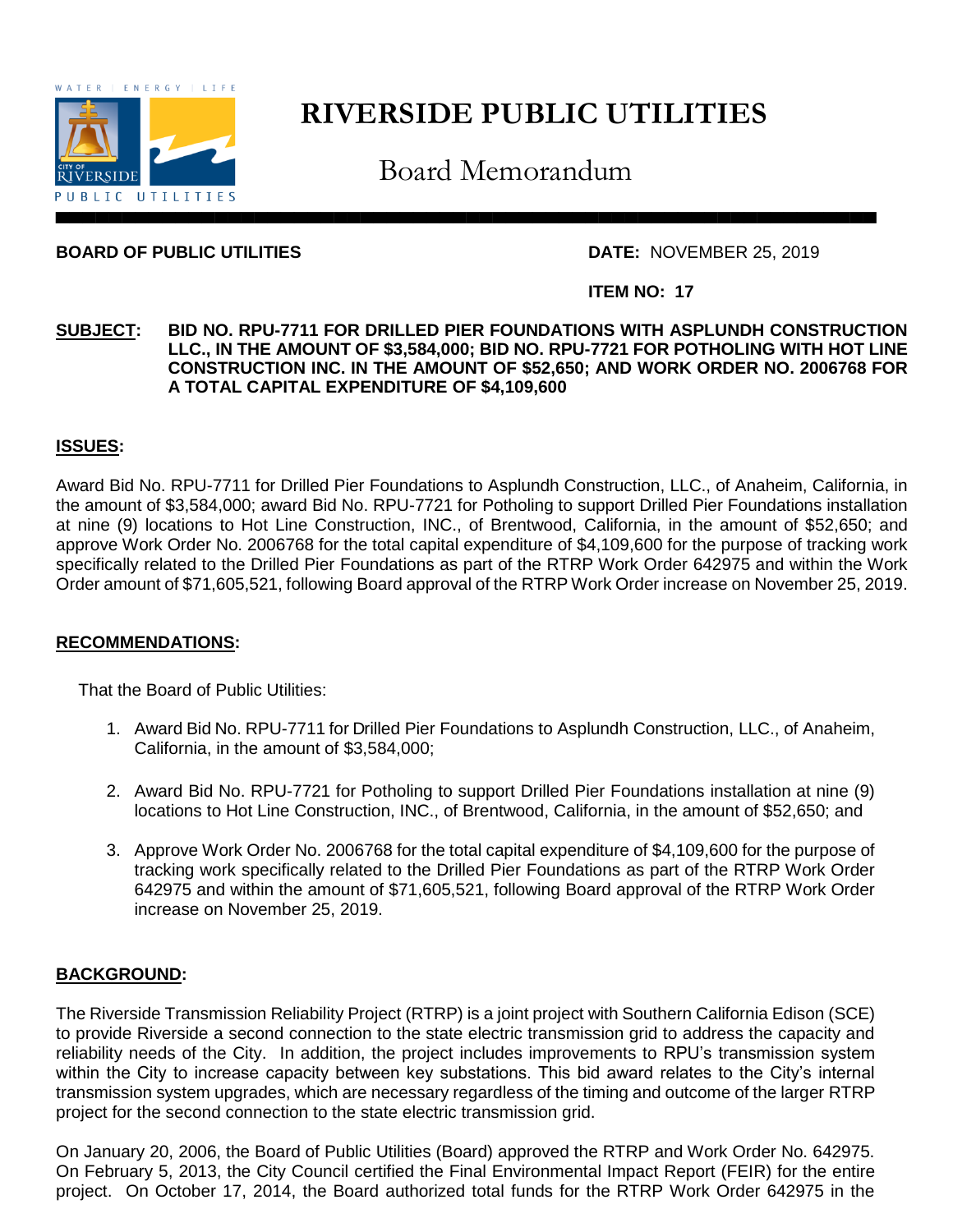amount of \$42,605,521 which includes work to be completed by both Southern California Edison (SCE) and the City of Riverside. On November 25, 2019, the Board will consider approval of RTRP Work Order 642975 increase to \$71,605,521.

Currently, SCE has applied to the California Public Utilities Commission (CPUC) for their approval of a Certificate of Public Convenience and Necessity for their portion of the project that includes 10 miles of 230kV transmission lines and a new substation. The remainder of the project includes a substation and 69kV subtransmission lines within the City of Riverside and is not subject to CPUC approval.



*69kV sub-transmission line drilled pier foundations*

The construction of the 69kV sub-transmission line between Riverside's Energy Resource Center (RERC) and Harvey Lynn substation is planned in Fiscal Year 2019-2020 followed by construction of RERC to Freeman line in Fiscal Year 2020-2021. The drilled pier foundations scope of work for steel structures for the RERC to Harvey Lynn line was further parsed out to avoid and minimize development project conflicts and new easement requirements, allow time for proper curing of concrete, and meet the project schedules. This scope of work only includes the installation of 37 drilled pier foundations for the 69kV RERC to Harvey Lynn line. Additionally, the City of Riverside has also identified nine (9) locations where a subsurface potholing investigation would benefit the RTRP foundation construction. The Installation and removals of utility poles, wires and associated overhead facilities will be performed under a separate contract in the future.

# **DISCUSSION:**

Bid No. RPU-7711 for the Drilled Pier Foundations installation was posted on the City's Online Bid System on August 9, 2019 with a closing date of September 5, 2019. Only one (1) out of nine (9) potential vendors submitted a bid for the project. Staff evaluated the bid response and deemed Asplundh Construction LLC. to be the lowest responsive and responsible bidder. The bid was higher than the engineer's estimated amount; however, it was found to meet bid requirements due to cost of handling conductors along the right of way and higher cost of having line crews available for the duration of the job considering the project timeline. The construction of 69kV line work is an important component of the RTRP project in order to improve Riverside Public Utilities sub-transmission system reliability.

The bid results for Bid No. RPU-7711 are summarized in the table below: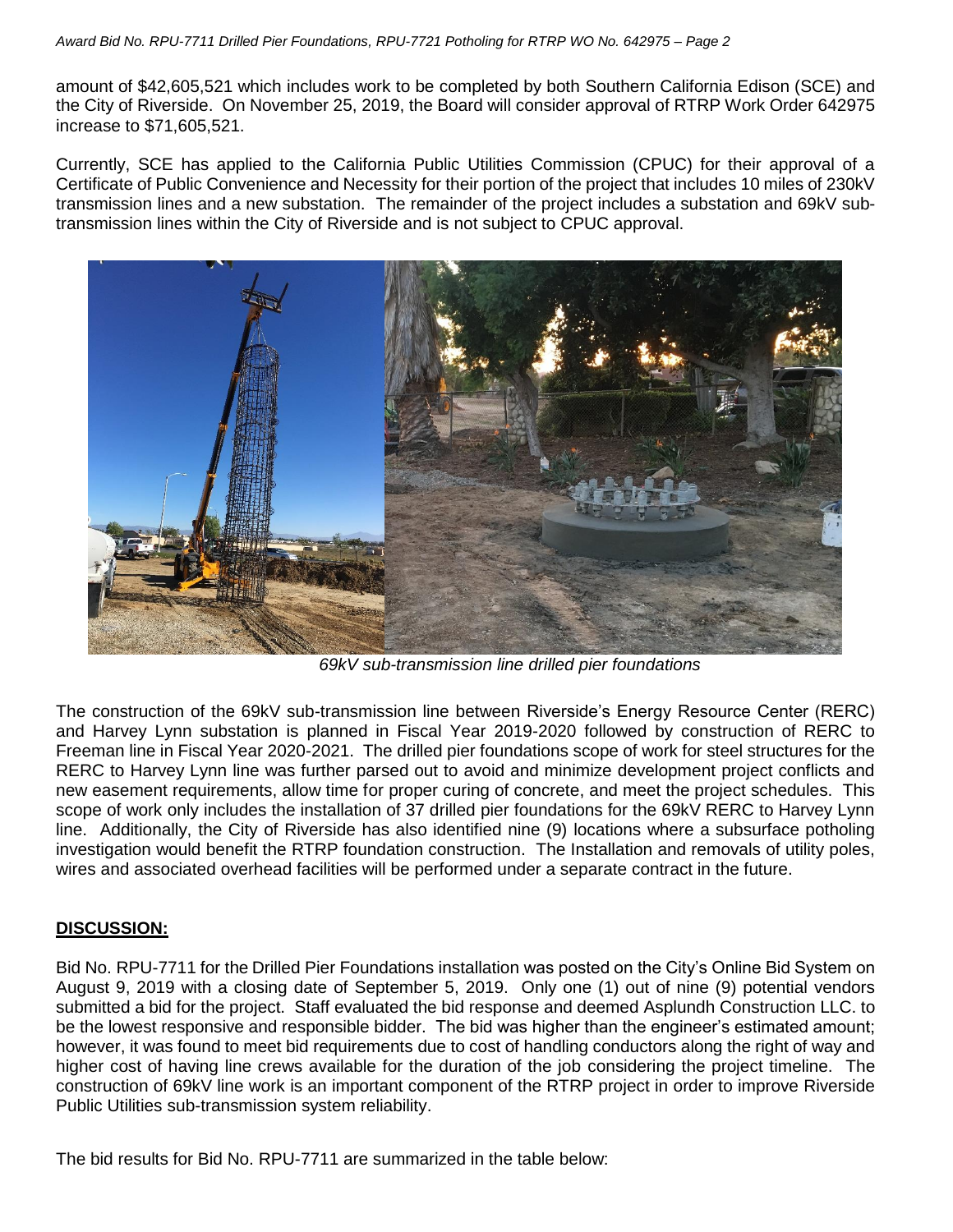| <b>Vendors</b>                    | <b>City Location</b> | <b>Bid Amount</b> | Rank |
|-----------------------------------|----------------------|-------------------|------|
| <b>Asplundh Construction LLC.</b> | Anaheim, CA          | \$3,584,000       |      |
| <b>Engineer's Estimate</b>        | \$2,500,000          |                   |      |

Bid No. RPU-7721 for the Potholing to support Drilled Pier Foundations installation at nine (9) locations was posted on the City's Online Bid System on September 27, 2019 with a closing date of October 15, 2019. Two (2) vendors submitted a bid for the project. Staff evaluated the bid responses and deemed Hot Line Construction INC. to be the lowest responsive and responsible bidder. The bid was higher than the engineer's estimated amount but was found to meet bid requirements.

The bid results for Bid No. RPU-7721 are summarized in the table below:

| Vendors                           | <b>City Location</b> | <b>Bid Amount</b> | Rank |
|-----------------------------------|----------------------|-------------------|------|
| <b>Hot Line Construction INC.</b> | <b>Brentwood, CA</b> | \$52,650          |      |
| <b>VCI Construction LLC.</b>      | Upland, CA           | \$71,363          |      |

*Engineer's Estimate \$48,000*

The breakdown for the total capital expenditure is as follows:

| <b>Project and Fiscal Breakdown</b>                                                                                  |                                                                             |             |  |  |  |  |
|----------------------------------------------------------------------------------------------------------------------|-----------------------------------------------------------------------------|-------------|--|--|--|--|
| <b>Work Type</b>                                                                                                     | <b>Performed By:</b>                                                        | Amount (\$) |  |  |  |  |
| Engineering                                                                                                          | Power Engineers, Inc.                                                       | \$94,798    |  |  |  |  |
| <b>Project Management</b>                                                                                            | <b>RPU Energy Delivery Engineering</b>                                      | \$10,000    |  |  |  |  |
|                                                                                                                      | Power Engineers, Inc.                                                       | \$4,740     |  |  |  |  |
| Construction (Bid No. RPU-7711:<br><b>Drilled Piers Foundations</b><br>installation)                                 | Asplundh Construction, LLC.                                                 | \$3,584,000 |  |  |  |  |
| Construction (Bid No. RPU-7721:<br>Potholing)                                                                        | Hot Line Construction, INC.                                                 | \$52,650    |  |  |  |  |
| <b>Materials</b>                                                                                                     |                                                                             | \$5,000     |  |  |  |  |
| Contingency- 10% of<br><b>Construction Contract (Bid</b><br>No. RPU-7711: Drilled Piers<br>Foundations installation) | \$358,400                                                                   |             |  |  |  |  |
| <b>Work Order Total:</b>                                                                                             | \$4,109,588                                                                 |             |  |  |  |  |
| <b>Anticipated Start Date:</b>                                                                                       | December 2019 - Potholing<br><b>January 2020 - Drilled Pier Foundations</b> |             |  |  |  |  |
| <b>Anticipated Duration:</b>                                                                                         | 5 Months                                                                    |             |  |  |  |  |

The Purchasing Manager concurs that the recommended actions are in compliance with Purchasing Resolution No. 23256.

# **FISCAL IMPACT:**

The total fiscal impact is \$4,109,600. Sufficient funds will be available in Public Utilities Electrical Capital Account No. 6130000-470685 (RTRP non-reimbursable) following the board approval of RTRP Work Order 642975 increase to \$71,605,521 on November 25, 2019.